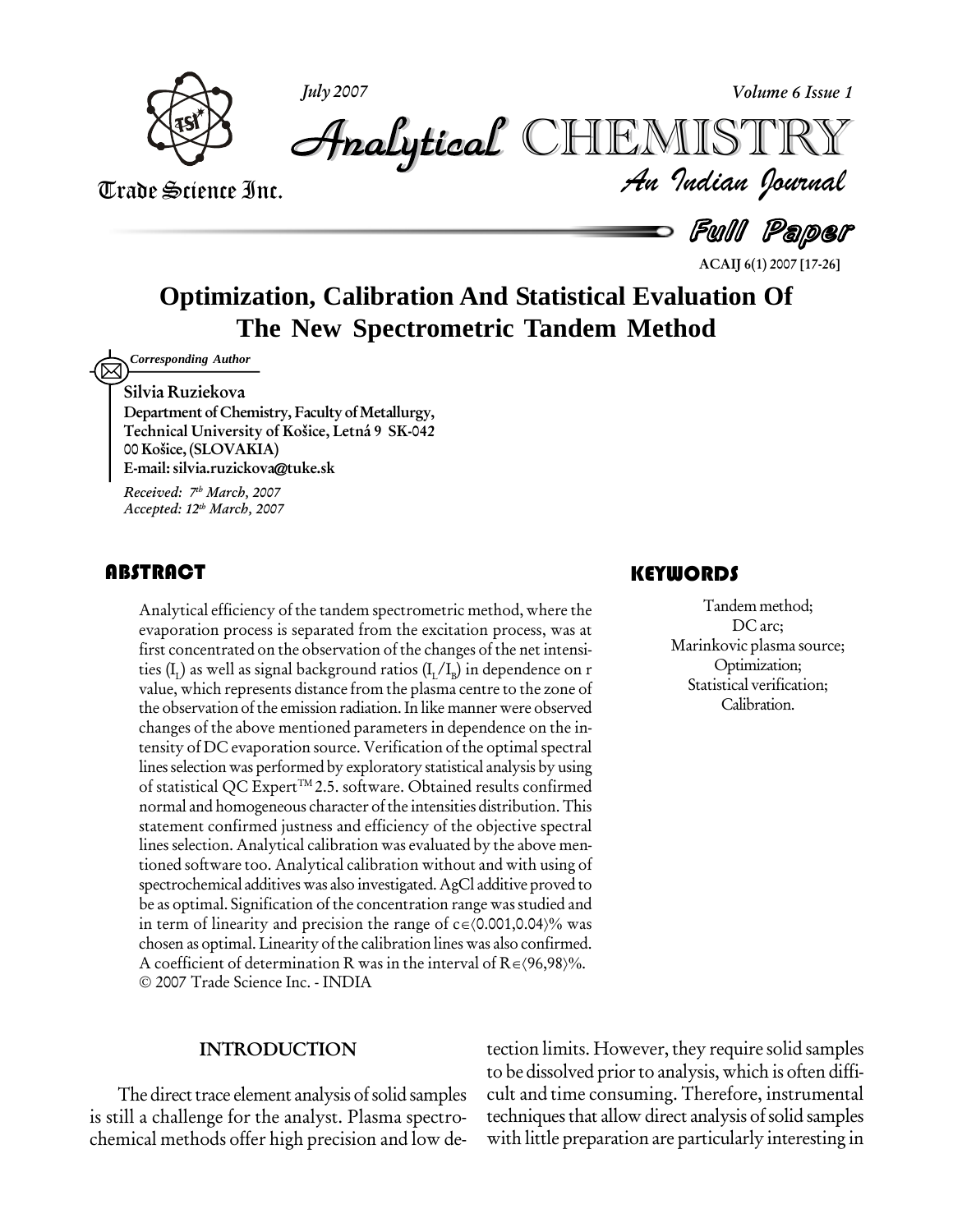# Full Paper

the analysis of difficult soluble solid samples such as refractory, geological, ceramics and environmental materials.

There are a lot of techniques serving this pur pose which can be divided into two main groups. Contact techniques involve classical atomic emis sion spectral analysis with spark or arc excitation (OES), direct powder injection into the plasma by carrier gas (DPI), direct sample insertion into the plasma using a graphite cup (DSI), and a technique using low pressure discharge for evaporation and excitation of solid samples (LPD). The second group represents the tandem spectral techniques, where the processes of evaporation and excitation are sepa rated, incorporate slurry nebulization (SN), technique for production of aerosol by laser ablation of solid sample (LA), technique for production of aerosol by spark ablation (SA), and electro thermal evapora tion of solid sample in a furnace (ETV). Advantages and limitations of mentioned techniques are sum marized by several authors **[1-8]** .

eters. From this reason it was needed to explore and **Cell to** *I*t was needed<br>*I*ons of Marchich are protected<br>*ISTRY*<br>*Indian Journal* verify the optical conditions of Marinkovicplasma One of the major challenges remaining in the area of analytical atomic spectrometry today is the development of more universal methods forthe di rect analysis of solid samples. The novel technique based on evaporation of solid sample and produc tion of aerosol by controlled high energy direct cur rent(DC) arc discharge from the carrier electrode in a quartz chamber for aerosol production and following excitation of aerosol in a separated Marinkovic plasma source **[3]** has a chance to be suitable for analy sis of various solid samples without any or minimal sample preparation and contamination. This prob lem was not studied in the spectroscopic literature till now because the combination of auxiliary DC arc with Marinkovic plasma is a novel technique of the authors. Every implementation of a novel method involves demanding optimization process of all op erating parameters. The given paper has the aim to focus the investigation on the evaluation and opti mization processes of the basic experimental paramsource and processes which are preferably condi tioned by plasma geometry **[9]** .

From the group of the very toxic elements with strong trend of accumulation in the biological sys tems B, Cr, Mn, Ni, and V trace elements were determinated. From the group of toxic and medium toxic elements Al, Ca, and Mg subsidiary elements were evaluated. It was found out that it is impos sible to determinate Si because sample aerosol was enriched by Si which comes from the silicon binder using for fixation of the quartz cell to the cooling brass holders **[10]**. Next, exploratory analysis of the one-dimensional input data was used for fitness checking of chosen spectral lines. Finally, the calibration process was evaluated and main figure of merit were determined.

### **EXPERIMENTAL**

The new tandem technique of the atom spectra excitation is based on the separation of the thermal sample aerosol creation from the excitation process **[11]**. Aerosol of the solid samples(powders) is created in the separate quartz cell in the controlled DC arc. This enriched aerosol istransported by carrier Ar gas flow into the excitation plasma source. Emitted plasma radiation is registered in the distance r from the plasma centre and transmitted to the entry slit of spectrometer LECO 750 by means of optical fiber. The ob tained integral intensities of the measured spectral lines of the single chosen elements are evaluated by Spectrumat software **[12]**. Operation of the whole ex perimental arrangement required to use a programmable DC arc generator **[13]** assigned for the sample evaporation, Marinkovic plasma source **[14]** with non controlledDC arc and multichannel, computer con trolled simultaneous spectrometer with sensitive detectors and decoding unit. A scheme of the new un conventional instrumental equipment is described in figure 1.

#### **INSTRUMENTATION**

## **Cell for aerosol production**

Realization of this type of tandem method needed to design thermal evaporation cell (Figure 2) with possibility of the accurate adjusting of the

CHEMISTRY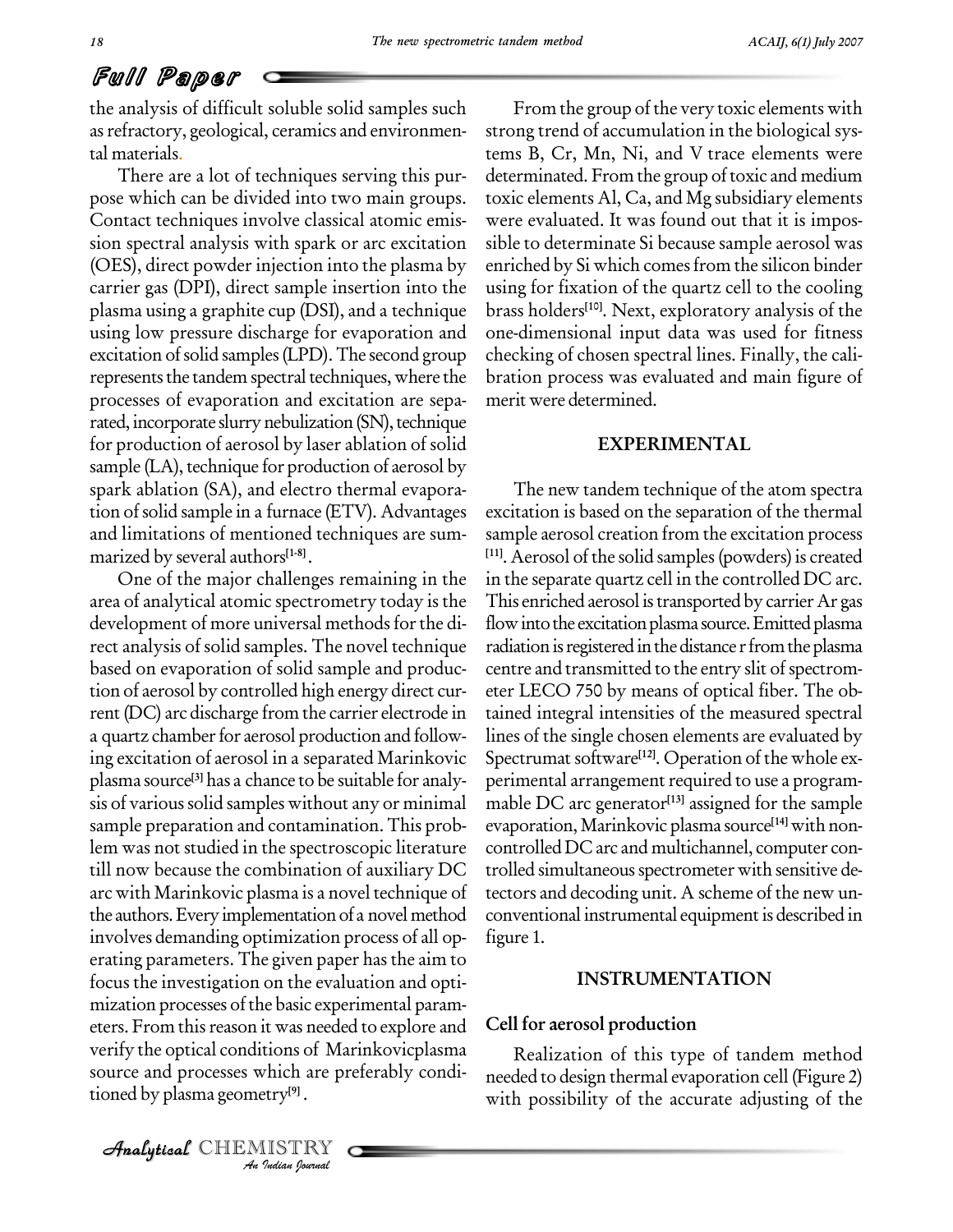

**Figure 1: Scheme of the experimental equipment**

interelectrode distance, centering of the electrode, tangentially input of the carrier Ar gas as well as effective water cooling of the whole system. For this purpose authors have designed a special quartz cell where aerosol of the solid samples (powders) is cre ated in the controlled DC arc.

## **DC arc**

ADC 301 instrument (Spectral sources Ltd., Germany) was used for evaporation of powder samples. It offers possibility to exactly adjust intensity of the direct current arc (from 1 to 30A) as well as time of evaporation. Controlled DC arc, in compari son with non-controlled DC arc, is characterized by considerably higher stability of intensity and "arc migration" is eliminated because arc is electronically programmable and controlled **[15,16]** . In case of con trolled arc, the intensity fluctuations are lower than at non-controlled arc. All chosen elements, except from B, create only unstable carbides and nitrides  $\frac{1}{2}$  in the distance  $r \in \langle 3.5; 4.0 \rangle$ mm from the plasma cenand at the temperatures above 4000°C they recombine into the elementary form**[17]**. The intensity of







**Figure 3 :** Marinkoviæ plasma source

the evaporation DC arc and exposition time was optimized and described in **[18,19]**.It was approved that current intensities from 15A to 20A are sufficient. Using of higher current intensity than 20A was not suitable because plasma burnt very irregular and at current of 30A and more plasma quenched. Re searches of evaporation processes **[18,19]** proved that all elements were at 20A of DC arc during 35-45s form for all elements. From thisreason, original 90s totally evaporated and evaporation process is uni exposition time was abbreviated to 60s.This exposi tiontime guaranteed for markedly different matrixes total sample evaporation (combustion). Next experiments were carried out under these optimized pa rameters.

## **Plasma source**

Marinkovic plasma source(Figure 3) which is characterized by sufficient temperature, intensity of spectral lines, stability and meaning tolerance to the gas flow fluctuations, was used for our purposes. In the previous work **[20]** was defined plasma shape of the Marinkovic source (Figure 4). There was stated that previous work<sup>[20]</sup> was defined plasma shape of the<br>Marinkovic source (Figure 4). There was stated that<br>in the distance r∈(3.5; 4.0)mm from the plasma centre, the signal/background ratio value I<sub>l</sub>/I<sub>B</sub> can be regarded as optimal.

## **Sample**



**Figure 2 :Cell for aerosol production Figure 4: Scheme of the plasma radiation**

 *Indian Journal* CHEMISTRY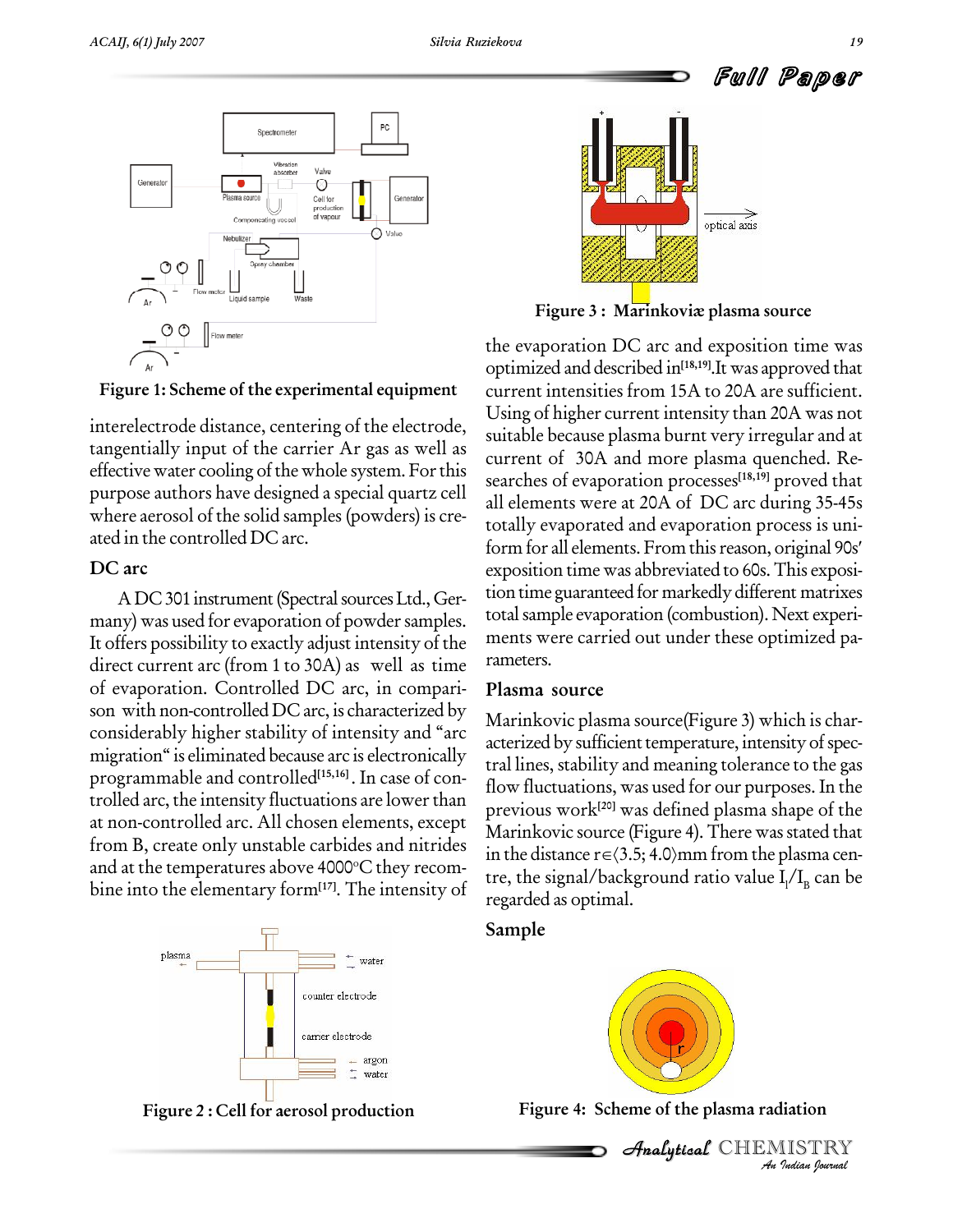|  | <i>ט שיש וע</i> ט ט שט ט |                                             |  |
|--|--------------------------|---------------------------------------------|--|
|  |                          | TABLE 1. Parameters of the studied elements |  |

| <b>TABLE 1. Parameters of the studied elements</b> |                                |      |      |        |      |                                                                      |
|----------------------------------------------------|--------------------------------|------|------|--------|------|----------------------------------------------------------------------|
| Element                                            | Form                           |      |      |        |      | $T_m$ /°C $T_b$ /°C $\lambda$ /nm $E_e/eV$ $E_e/kJ$ .M <sup>-1</sup> |
| Al                                                 | $Al_2O_3$                      | 2050 | 2980 | 396.15 | 5.98 | 577.61                                                               |
| B                                                  | $H_3BO_3$                      | 450  | 1750 | 249.77 | 8.29 | 800.77                                                               |
| Ca                                                 | CaO                            | 2580 | 2850 | 393.36 | 6.11 | 589.87                                                               |
| Cr                                                 | CrO <sub>3</sub>               | 2240 | 4000 | 425.43 | 6.64 | 652.00                                                               |
| Fe                                                 | Fe <sub>2</sub> O <sub>3</sub> | 1565 | 3000 | 238.20 | 7.87 | 759.50                                                               |
| Mg                                                 | MgO                            | 2800 | 3600 | 280.27 | 7.64 | 737.84                                                               |
| Ni                                                 | NiO                            | 1960 | 2732 | 349.29 | 7.63 | 736.78                                                               |
| V                                                  | $V_2O_5$                       | 690  | 1750 | 318.54 | 6.74 | 652.51                                                               |

**T**<sub>m</sub> – melting temperature,  $T_b$  – boiling temperature,  $\lambda$  - wavelength,  $E_e$  – excitation energy

Selection of the elements (TABLE 1) was car ried out in accordance with research works of the place of work which are focused to the analysis of the environmental samples of the gravitation dust sediment and non-oxide ceramics materials. Boil ing temperature  $(T_b)$  of single elements, except from was experiment B and V, were always higher than 2000°C and lower  $\circ$  <sup>of th</sup> or equal 4000°C. Top of the carrier electrode is tem-  $\,$  <sup>of</sup> perature limited by 4200 <sup>0</sup>C**[21]**, but achieved tem perature guarantees total evaporation of all ele ments. Excitation energy  $(E)$  of single elements is in the interval from 650 kJ.<sup>1</sup> to 800 kJ.M<sup>-1</sup>. These obtai parameters are perspicuously suitable for DC arc evaporation.

Experiments were carried out with the model mixtures consisting of oxides of the given elements (Al, B, Ca, Cr, Mg, Mn, Ni, and V) and graphite powder, because the main constituent of the gravitation dust and  $(L_L/L_p)$  values were obtained in the range of sediments is the graphite powder. The I Mathey  $r \in (3.5,4)$ mm during 90s exposition time which sediments is the graphite powder. The J.Mathey, LONDON spectpure chemicals were exclusively used for the calibration.

#### **RESULTS AND DISCUSSION**

**Evaluation and optimization of the experimen-**



the  $\mathbf{I}_{\rm L}/\mathbf{I}_{\rm B}$  value  $\bullet$  Al,  $\triangle$  Cr,  $\blacksquare$  Mg

#### **tal conditions**

Whereas it was not possible to use a conven tional instrument equipment, new modified ex perimental conditions required determination of optimal distance between optical fiber and plasma source, as well as distance between display lens and plasma source. The main optimizing criterion was experimentally determined maximum value of the net intensity  $(I_{\rm L})$  as well as maximum value of the signal/background ratio ( $I_{L}/I_{B}$ ), which is calculated by Spectrumat software as integrated intensities in the time. DC arc of 15A intensity was used for these experiments (Figure 5). Following obtained results, 130 mm distance between optical fiber and Marinkoviæ plasma source, and 165mm distance between display lens and plasma source were specified as optimal values.In like manner was optimized distance of the zone of the optical dis play r from the plasma centre. The maximal  $(\boldsymbol{\mathrm{I}}_{\text{L}})$ and  $(I_L/I_p)$  values were obtained in the range of play r from the plasma centre. The maximal  $(I_L)$ <br>and  $(I_L/I_p)$  values were obtained in the range of<br>r∈ $\langle 3.5,4\rangle$ mm during 90s exposition time which guaranteed, nay exceed, total sample evaporation (combustion).

Next step of the optimization wasto determine optimal DC arc intensity (Figure 6). According to Next step of the optimization was to determine<br>optimal DC arc intensity (Figure 6). According to<br>above mentioned criterion, current interval of  $I \in (10,$ optimal DC arc intensity (Figure 6). According to<br>above mentioned criterion, current interval of I∈{10,<br>30}A was investigated. At the current optimization



Figure 5 : Influence of the distance d between lens and plasma centre on the  $\rm I_{L}$  a  $\rm I_{L}/\rm I_{B}$  values



Full Paper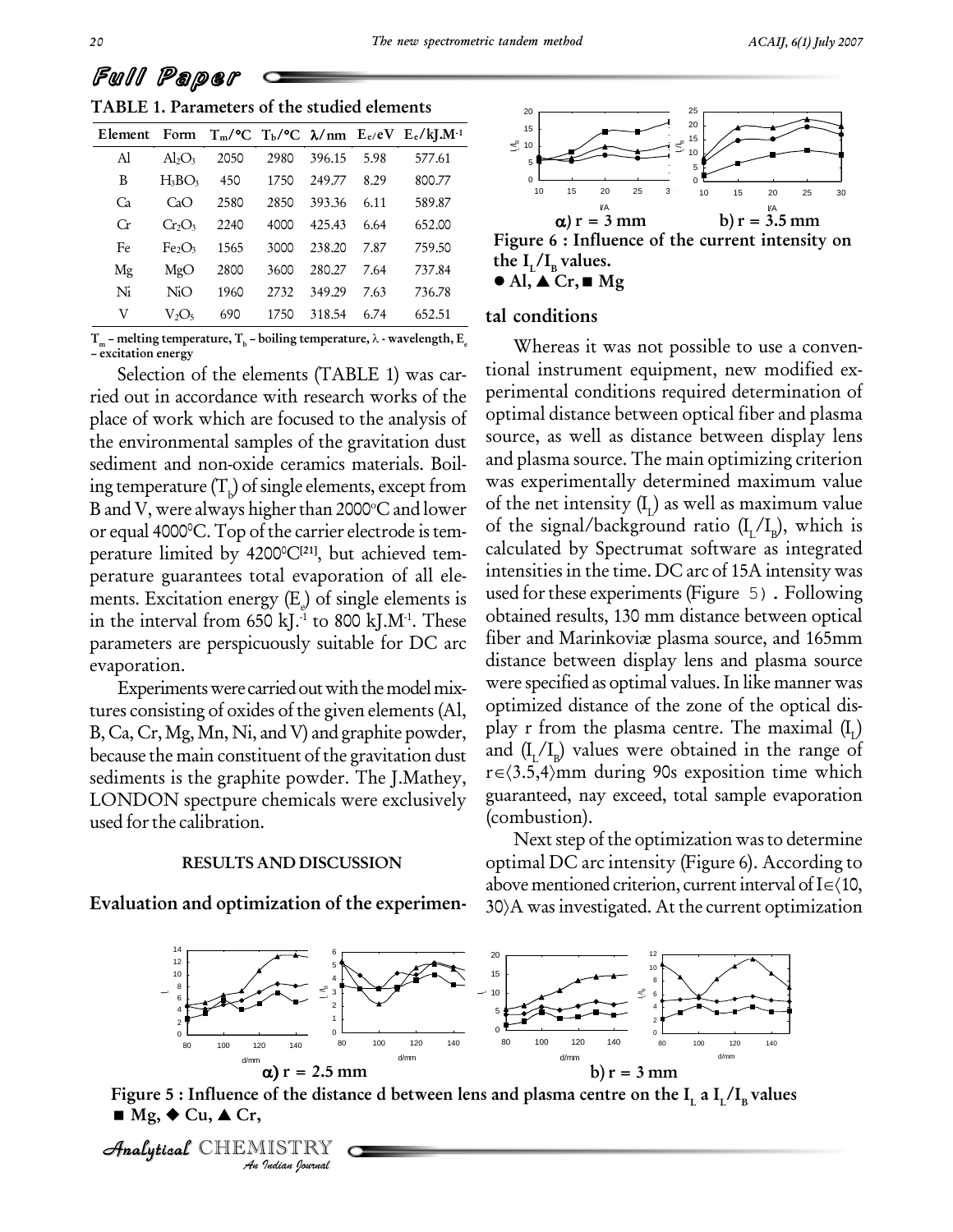# Full Paper



was used the reduced exposition time of 60s. Graphical dependences in the figure 6 prove that application of the current from 10 to 20A causes gradually increasing of  $I_{I}/I_{B}$  value. Higher current than 20A has a negative influence on the  $(I<sub>r</sub>)$  and  $(I_L/I_p)$  values. It sometimes causes unstable and ir-<br>shapes regular burning and even quenching of plasma that led to the imperfect excitation<sup>[19]</sup>. From this rea-<br>son, all other experiments were realized at DC arc 25-<br>of 20A and 60s'exposition time. oxide

of 20A and 60s' exposition time.<br>Finally, carrier gas flow  $\phi$  (Figure 7) and interelectrode distance d (Figure 8) in the evapora-  $\overline{G}$ tion cell were optimized. The secondary Arflow of  $=$  3.9 dm<sup>3</sup>min<sup>-1</sup> and 1mm interelectrode distance Grati were defined as optimal values. Previous our results **[22,23]** confirmed applicability of the graphite carrier electrodes SW 380 and carbon counter electrodes SU 206. Their thermal and electric properties are the most suitable forthis type of excitation.

Preliminary experiments proved that spectro chemical additives have an expressive positive in fluence on the plasma source stability. It was found out that AgCl additive during the exposition increased the conductivity and the chlorinating effect and fa vorably the precision and the detectability too. Op timized parameters of the experimental conditions are shown inTABLE 2.

## **Exploratory analysis**





) and term of statistical data processing are important son, all other experiments were realized at DC arc 25-multiple repeated measurements of the 1 % In order to approve the well-founded selected spectral lines of the individual analytical elements, exploratory analysis of the one-dimensional input data was performed. From the statistical point of view, this process is important because of rel evance of the spectral lines selection in keeping with given experimental technique. Representa tive selection of the input data should follow ran dom sampling which is characterized by constant dispersion of the individual elements, reciprocal independence and selection should by character ized by normal and homogeneous dispersion. In shaped parameters like excess  $E(x)$  and asymmetry A(x). In TABLE 3 are summarized results of the exploratory analysis. This analysis required a try A(x). In TABLE 3 are summarized results of<br>the exploratory analysis. This analysis required a<br>25-multiple repeated measurements of the 1 % oxide mixture of the selected elements at current

| TABLE 2. Experimental conditions |
|----------------------------------|
|----------------------------------|

| General conditions                |                                          |
|-----------------------------------|------------------------------------------|
| Spectrometer                      | $LECO - 750$ , simultaneous              |
| Grating                           | 2400 lines per 1 mm                      |
| Spectral range                    | $220 - 766$ nm                           |
| Evaporating conditions            |                                          |
| Evaporation source                | Controlled direct current arc,           |
|                                   | generator DCA 301                        |
| Current of the DC arc             | 10,15,20,25,30A                          |
| Carrier electrode                 | SW 380, Elektrokarbon                    |
|                                   | Topoľčany                                |
| Counter electrode                 | SU 206, Elektrokarbon                    |
| Distance between electrodes       | Topoľčany<br>$1 \text{ mm}$              |
| Concentration of the              | 9.3 mg cm <sup>3</sup> AgNO <sub>3</sub> |
| additive                          |                                          |
| Sample Sample amount              | 1% oxide mixture of the                  |
|                                   | chosen elements 10 mg                    |
| Primary Ar flow                   | $2.8 \text{ dm}^3 \text{ min}^{-1}$      |
| Secondary Ar flow                 | $2 \text{ dm}^3$ min <sup>-1</sup>       |
| <b>Excitating conditions</b>      |                                          |
| <b>Excitation</b> source          | Marinković plasma source                 |
| Current intensity                 | 11 A                                     |
| Display and evaluating conditions |                                          |
| Display plasma area               | $r=3.5$ mm                               |
| Distance between lens and         | 130 <sub>mm</sub>                        |
| plasma                            |                                          |
| Distance between optical          | $165 \text{mm}$                          |
| fibre and lens                    |                                          |
| Exposition time                   | 90,60,42s                                |
|                                   | SPECTRUMAT                               |

# CHEMISTRY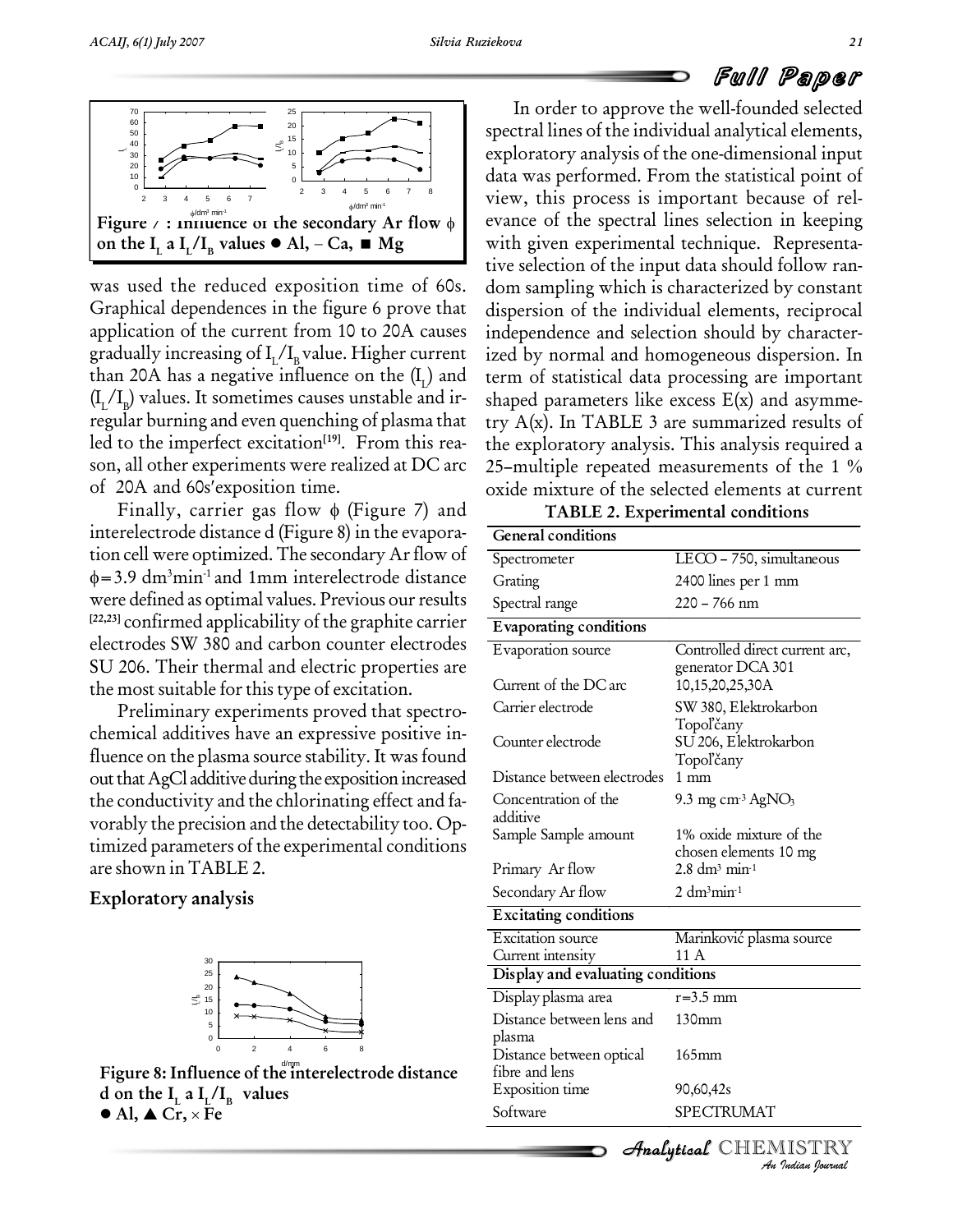|                                             | TTEDLL 9. KESURS OF THE STATISTICAL AHALYSIS OF THE OILE UNITEDSIONAL IMPUT GATA |                   |                          |                          |                        |                   |                   |                   |                   |
|---------------------------------------------|----------------------------------------------------------------------------------|-------------------|--------------------------|--------------------------|------------------------|-------------------|-------------------|-------------------|-------------------|
|                                             | Element                                                                          | Al                | B                        | Ca                       | Cr                     | Fe                | Mg                | Ni                | V                 |
| Wavelength                                  | $\lambda$ /nm                                                                    | 396.152           | 249.773                  | 393.367                  | 425.433                | 238.207           | 280.270           | 349.296           | 318.540           |
| No. measur.                                 | N                                                                                | 25                | 25                       | 25                       | 25                     | 25                | 25                | 25                | 25                |
| Arith. mean                                 | $I\ (\mathrm{x})/\mathrm{ppm}$                                                   | 49.43             | 9.06                     | 40.29                    | 69.23                  | 33.62             | 24.53             | 24.96             | 79.83             |
| St. dev.                                    | $s(I)_x$ /ppm                                                                    | 3.03              | 1.60                     | 2.80                     | 5.19                   | 3.02              | 2.51              | 2.35              | 7.12              |
| <b>RSD</b>                                  | $s(I)_{x,r}/\%$                                                                  | 6.13              | 17.67                    | 6.95                     | 7.49                   | 8.98              | 10.23             | 9.41              | 8.92              |
| Median                                      | I(x)/ppm                                                                         | 49.62             | 9.06                     | 40.68                    | 70.01                  | 33.89             | 24.42             | 25.08             | 79.58             |
| St. dev.                                    | $s(I)_x$ /ppm                                                                    | 1.06              | 0.67                     | 1.09                     | 2.18                   | 0.80              | 0.76              | 0.78              | 2.45              |
| <b>RSD</b>                                  | $s(I)_{x,r}/\%$                                                                  | 2.14              | 7.39                     | 2.68                     | 3.11                   | 2.36              | 3.11              | 3.11              | 3.08              |
| Modus                                       | I(x)/ppm                                                                         | 49.96             | 9.06                     | 41.37                    | 71.43                  | 34.38             | 24.21             | 25.29             | 79.13             |
| Half sum                                    | I(x)/ppm                                                                         | 49.01             | 9.28                     | 39.97                    | 69.03                  | 33.99             | 24.20             | 25.03             | 79.30             |
| Range                                       | $\Delta I$ /ppm                                                                  | 10.58             | 1.33                     | 9.65                     | 15.22                  | 12.19             | 9.38              | 7.93              | 24.84             |
| Asymmetry                                   | A(x)                                                                             | $-0.13$           | 0.07                     | $-0.28$                  | $-0.14$                | 0.08              | $-0.07$           | 0.16              | 0.04              |
| Test asym.                                  | $t_{A(x)}\neq 0$                                                                 | $\qquad \qquad -$ | $\overline{\phantom{0}}$ | $\overline{\phantom{0}}$ | $\qquad \qquad -$      | $\qquad \qquad -$ | $\qquad \qquad -$ | $\qquad \qquad -$ | $\qquad \qquad -$ |
| Exces                                       | E(x)                                                                             | 2.17              | 2.12                     | 1.92                     | 1.69                   | 2.44              | 2.23              | 2.00              | 2.00              |
| Test exces                                  | $t_{E(x)} = 3$                                                                   | -                 |                          |                          | $\qquad \qquad \qquad$ |                   | —                 |                   |                   |
| Test norm.                                  | $t_{norm}$                                                                       | $^{+}$            | $+$                      | $+$                      | $+$                    | $+$               | $^{+}$            | $+$               | $+$               |
| Test homog.                                 | $t_{\text{horm}}$                                                                | $^{+}$            | $+$                      | $^{+}$                   | $^{+}$                 | $+$               | $^{+}$            | $+$               | $+$               |
| Box-Cox. T                                  | $\mathbf r$                                                                      | 1                 | $\mathbf{1}$             |                          | $\mathbf{1}$           | $\mathbf{1}$      | $\mathbf{1}$      | 0.4               | 0.8               |
| Justness<br>$\overline{N}$ T $\overline{N}$ |                                                                                  | $\rm No$          | $\rm No$                 | No                       | $\rm No$               | No                | $\rm No$          | $\rm No$          | $\rm No$          |

**TABLE 3: Results of the statistical analysis of the one dimensional input data**

**: Not accepted; : Accepted**

of 20A and evaluation of the obtained intensities at conditions shown in TABLE 1 and 2. Obtained data were evaluated by QC Expert<sup>TM</sup> 2.5. statistical software **[24,25]**. Precision of the estimation is ex pressed by relative standard deviation value (RSD). These data , except from B and Mg, are always lower than 10% but higher than 6%. This fact can be explained by complicated transport of aero sol into the plasma source because on the other hand, plasma sources are characterized by better precision. Values of the arithmetical mean  $(\bar{I})$ , median  $(\tilde{\mathbf{I}})$ , modus  $(\tilde{\mathbf{I}})$ , and halfsum  $(\tilde{\mathbf{I}})$  are in and 10. the frame of observational errors the same that is assumption for normal data distribution. RSD val-

ues for median are systematically lower than for arithmetical mean. It can be explained by fact that creation of median do not take into account le verages and out layers. Excess  $E(x)$  and asymmetry  $A(x)$  values and their tests prove relevance of normal distribution and homogeneity of the in put data.

), able, spectral lines selection are shown in figure 9 Finally, Box-Cox transformation was done for checking of normal distribution. Extreme cases of the most preferable and less preferable, but still suitand 10. Histogram of Mg intensities (Figure 9a) can be regarded symmetric. Circle plot (Figure 9b), which takes into account asymmetry  $A(x)$  and excess  $E(x)$ , shows a good agreement with a theoretical curve.



Analytical CHEMISTRY

 $\frac{2}{10}$  1,0  $0, 5$ 





**Figure 9c): Probability of den-**  $\mathbf{s}$ **ity** plot for  $\mathbf{I}_{\mathrm{Mg}}$  values

Full Paper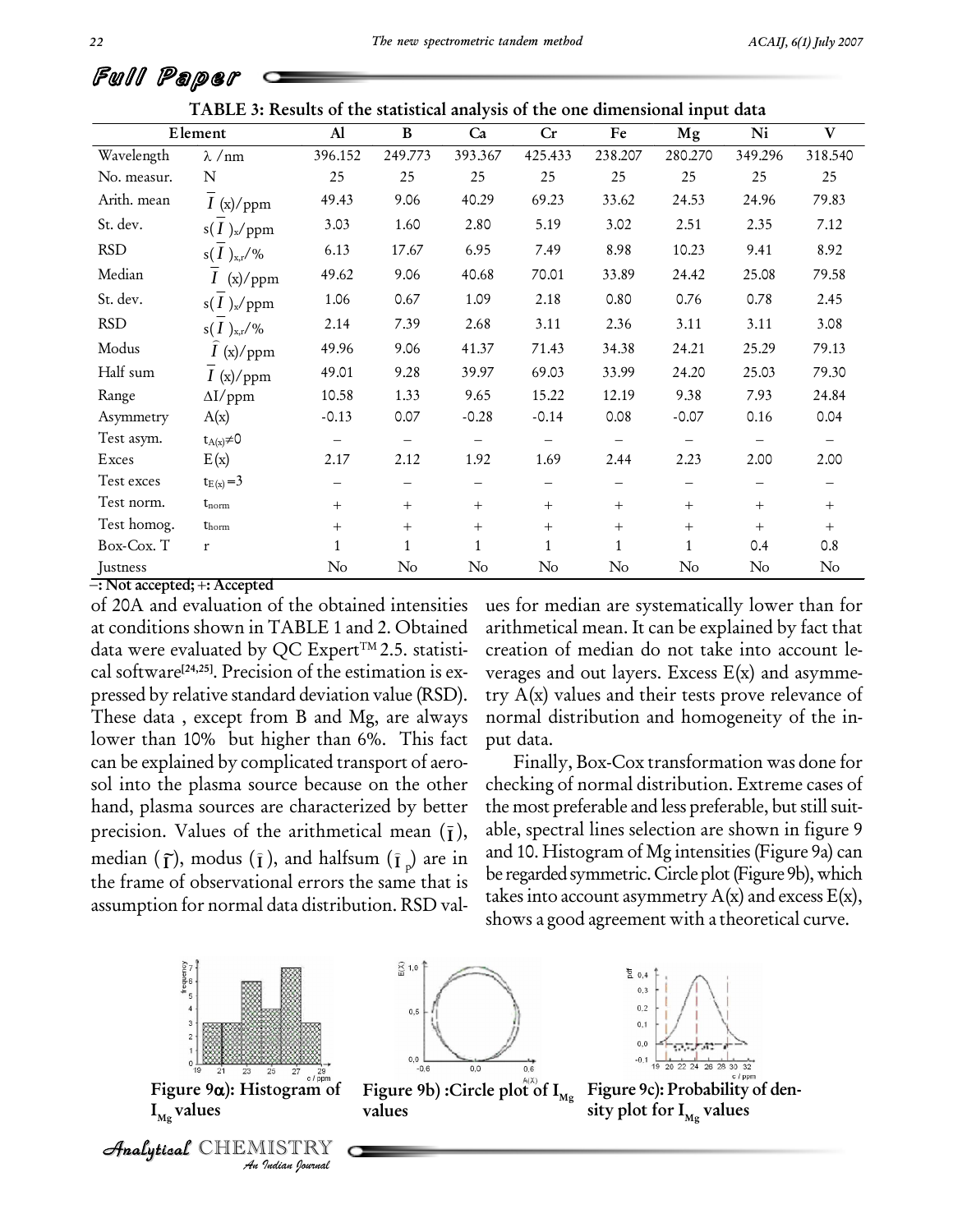| TABLE 4. Comparison of the parameters of the calibration lines without and with AgCl additive |                     |                  |                  |                   |                   |                            |                            |                          |                   |
|-----------------------------------------------------------------------------------------------|---------------------|------------------|------------------|-------------------|-------------------|----------------------------|----------------------------|--------------------------|-------------------|
| Element                                                                                       |                     | AI <sub>1</sub>  | Al <sub>2</sub>  | $\mathbf{B}_1$    | $\mathbf{B}_2$    | Ca <sub>1</sub>            | Ca <sub>2</sub>            | Cr <sub>1</sub>          | Cr <sub>2</sub>   |
| Wavelength                                                                                    | $\lambda$ /nm       | 396.152          | 396.152          | 249.773           | 249.773           | 393.367                    | 393.367                    | 425,433                  | 425.433           |
| No. measur.                                                                                   | $\mathbf N$         | 33               | 43               | 39                | 43                | 38                         | 36                         | 33                       | 43                |
| Model                                                                                         |                     | linear           | linear           | linear            | linear            | linear                     | linear                     | linear                   | linear            |
| Fitness                                                                                       |                     | suit             | suit             | suit              | suit              | suit                       | suit                       | suit                     | suit              |
| Abs. member                                                                                   | A(x)                | $-1.50$          | 0.12             | 0.17              | $-0.51$           | $-1.80$                    | 1.54                       | $-2.43$                  | 0.57              |
| St. deviation                                                                                 | SA(x)               | 0.81             | 0.14             | 0.20              | 0.67              | 0.63                       | 0.28                       | 1.18                     | 0.49              |
| Test abs. m.                                                                                  | $t_{A(x)} = 0$      | $\boldsymbol{+}$ | $\boldsymbol{+}$ | $\boldsymbol{+}$  | $\qquad \qquad +$ | $\qquad \qquad +$          | $\boldsymbol{+}$           | $\boldsymbol{+}$         | $\qquad \qquad +$ |
| Sensitivity                                                                                   | B(x)                | 586.22           | 316.69           | 99.44             | 1170.69           | 391.42                     | 761.62                     | 810.51                   | 869.63            |
| Min. conc.                                                                                    | $c_{\rm min}/\%$    | 0.005            | 0.001            | 0.005             | 0.001             | 0.005                      | 0.001                      | 0.005                    | 0.001             |
| Max. conc.                                                                                    | $c_{\text{max}}$ /% | 0.06             | 0.04             | 0.10              | 0.04              | 0.10                       | 0.04                       | 0.06                     | 0.04              |
| <b>LOD</b>                                                                                    | $c_L$ /%            | 0.004            | 0.001            | 0.006             | 0.001             | 0.005                      | 0.001                      | 0.004                    | 0.001             |
| St. deviation                                                                                 | s(y)                | 2.92             | 0.66             | 0.85              | 3.23              | 2.54                       | 1.26                       | 4.27                     | 2.34              |
| Corel. coef.                                                                                  | $\mathbf r$         | 0.97             | 0.99             | 0.97              | 0.98              | 0.98                       | 0.99                       | 0.97                     | 0.98              |
| Test corel.                                                                                   | $t_r = 0$           | $\blacksquare$   | $\blacksquare$   | $\blacksquare$    | $\blacksquare$    | $\overline{\phantom{a}}$   | $\mathbb{Z}^2$             | $\overline{\phantom{a}}$ | $\omega$          |
| Coef. deter.                                                                                  | $R = r^2 .100$      | 94.09            | 98.01            | 94.09             | 96.04             | 96.04                      | 98,01                      | 94.09                    | 96.04             |
| Element                                                                                       |                     | Fe <sub>1</sub>  | Fe <sub>2</sub>  | Mg <sub>1</sub>   | Mg <sub>2</sub>   | $\overline{\mathrm{Ni}}_1$ | $\overline{\mathrm{Ni}}_2$ | $V_1$                    | V <sub>2</sub>    |
| Wavelength                                                                                    | $\lambda$ /nm       | 238.207          | 238.207          | 280.270           | 280.270           | 349.296                    | 349.296                    | 318.540                  | 318.540           |
| No. measur.                                                                                   | $\mathbf N$         | 31               | 43               | 35                | 43                | 31                         | 43                         | 37                       | 43                |
| Model                                                                                         |                     | linear           | linear           | linear            | linear            | linear                     | linear                     | linear                   | linear            |
| Fitness                                                                                       |                     | suit             | suit             | suit              | suit              | suit                       | suit                       | suit                     | suit              |
| Abs. member                                                                                   | A(x)                | 4.50             | 0.55             | $-1.53$           | 0.11              | 2.54                       | $-0.05$                    | $-0.19$                  | 0.51              |
| St. deviation                                                                                 | SA(x)               | 1.05             | 0.33             | 0.34              | 0.26              | 0.15                       | 0.11                       | 0.26                     | 0.40              |
| Test abs.                                                                                     | $t_{A(x)} = 0$      | $\boldsymbol{+}$ | $\boldsymbol{+}$ | $\qquad \qquad +$ | $\boldsymbol{+}$  | $\boldsymbol{+}$           | $\boldsymbol{+}$           | $\boldsymbol{+}$         | $\boldsymbol{+}$  |
| Citlivosť                                                                                     | B(x)                | 562.36           | 837.31           | 383.06            | 544.73            | 123.91                     | 331.97                     | 114.54                   | 1019.89           |
| Min. conc.                                                                                    | $c_{\rm min}/\%$    | 0.005            | 0.001            | 0.005             | 0.001             | 0.005                      | 0.001                      | 0.005                    | 0.001             |
| Max. conc.                                                                                    | $c_{\rm max}/\%$    | 0.06             | 0.04             | 0.10              | 0.04              | 0.10                       | 0.04                       | 0.10                     | 0.04              |
| <b>LOD</b>                                                                                    | $c_L$ /%            | 0.005            | 0.001            | 0.003             | 0.001             | 0.003                      | 0.0009                     | 0.006                    | 0.001             |
| St. deviation                                                                                 | s(y)                | 3.69             | 1.57             | 1.36              | 1.27              | 0.59                       | 0.52                       | 1.06                     | 1.92              |
| Corel. coef.                                                                                  | $\bf r$             | 0.94             | 0.99             | 0.99              | 0.98              | 0.99                       | 0.99                       | 0.96                     | 0.99              |
| Test corel.                                                                                   | $t_r = 0$           | $\blacksquare$   | $\blacksquare$   | $\blacksquare$    | $\blacksquare$    | $\blacksquare$             | $\overline{\phantom{a}}$   | $\blacksquare$           | $\blacksquare$    |
| Coef. deter.                                                                                  | $R = r^2 .100$      | 88.36            | 98.01            | 98.01             | 96.04             | 98.01                      | 98.01                      | 92.16                    | 98.01             |

|  | TABLE 4. Comparison of the parameters of the calibration lines without and with AgCl additive |  |
|--|-----------------------------------------------------------------------------------------------|--|
|--|-----------------------------------------------------------------------------------------------|--|

+: identical with zero (accepted); -: not identical with zero (refuse);  $X_1$  - without additive;  $X_2$  - with AgCl additive

Finally, the probability density plot (Figure 9c) Ni, and V elements achieved similar appropriate has an ideal Gaussian character. Set of these charac-Finally, the probability density plot (Figure 9c) Ni, and V elements achieved similar appropriate<br>has an ideal Gaussian character. Set of these charac- parameters. On the other hand, histogram of Ca<br>teristics confi

frequency<br> $\frac{80}{2}$  $40$  $\overline{20}$ **Figure 10a): Histogram of ICa values**

**Figure. 11 Comparison of the influence of addi-**

**without AgCl additive, with AgCl additive**



**Figure 10b): Circle plot of ICa values**



parameters. On the other hand, histogram of Ca

intensity values (Figure 10a) and in like manner B

**Figure 10c) : Probability of density plot for ICa values**

 *Indian Journal* CHEMISTRY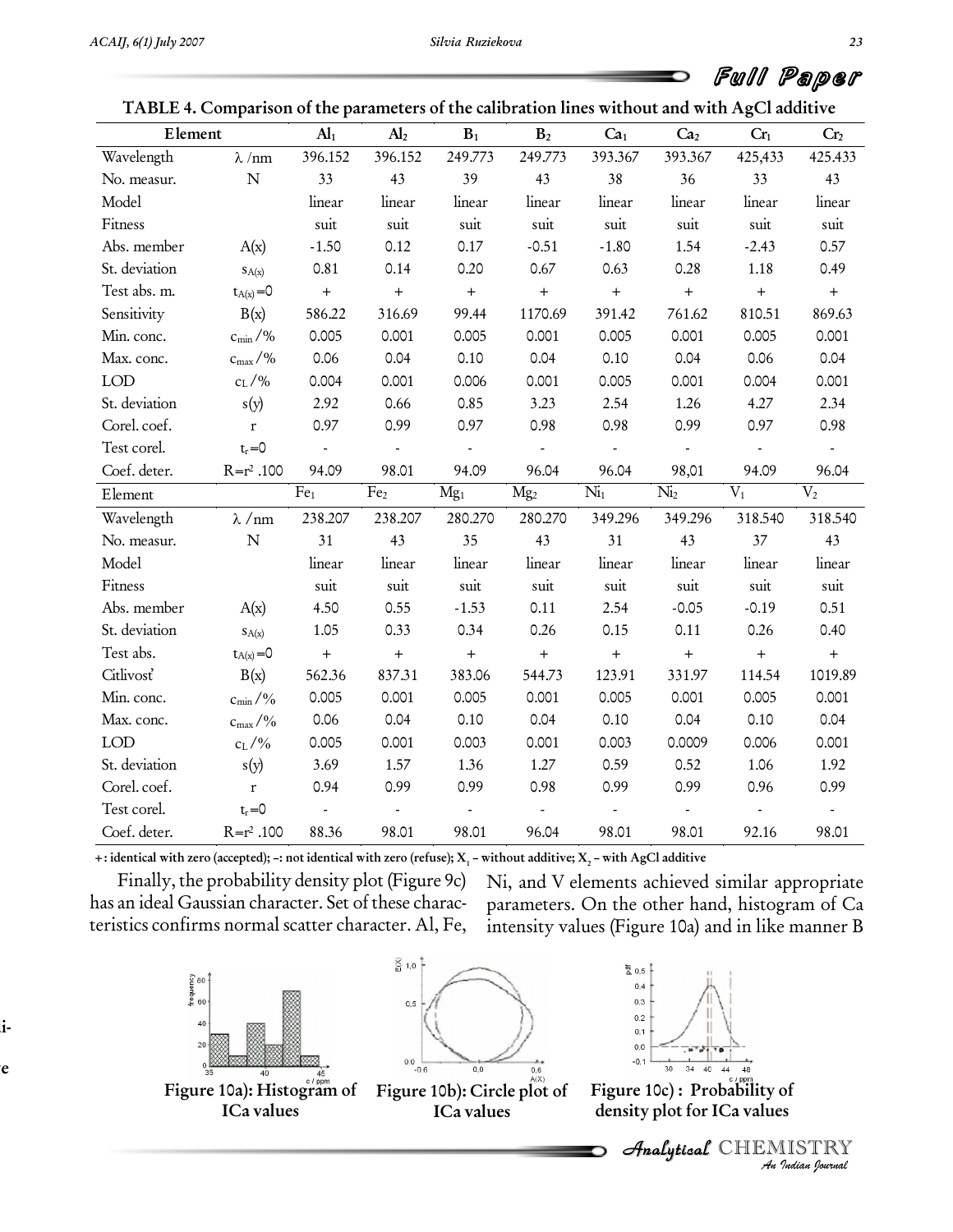



and Cr values cannot consider symmetric. Over lapping of the theoretical curve of the circle plot with experimental data curve (Figure. 10b) con-  $AgNO_3 + HCl \rightarrow AgCl + HNO_3$ firms disordered character of normal distribution. The probability density plot (Figure. 10c) mark edly confirms this break. Course of the curve is asymmetric and skewed in the direction of lower values. Following exploratory analysis data it can be stated that data in TABLE 3, in spite of some differences, which are typical for multicomponent analysis, confirm normal and homogeneous char acter of the intensities distribution of the single tested spectral lines. From this reason, selection of the spectral lines is in term of statistics relevant and it is allowed to use these lines for analytical calibration.

#### **Analytical calibration**

without spectrochemical additive  $(X_1)$  and then  $(X_2)$ with AgCl additive. Into each empty electrode was added 10ml of AgNO<sub>3</sub> (c=9.3 mg cm<sup>-3</sup>) and 10ml of concentrated HCl. After drying (105 $\degree$ C/1h), elec-

| TABLE 5: Recovery and its testing |               |               |            |             |  |  |  |
|-----------------------------------|---------------|---------------|------------|-------------|--|--|--|
| Element                           | $c(X)_{0}$ /% | $c(X)_{calc}$ | $\Delta c$ | Test result |  |  |  |
| Al                                | 0.020         | 0.021         | 0.001      |             |  |  |  |
| B                                 | 0.020         | 0.0195        | 0.0005     | $^{+}$      |  |  |  |
| Ca                                | 0.020         | 0.020         | 0.000      | $^{+}$      |  |  |  |
| Cr                                | 0.020         | 0.022         | 0.002      |             |  |  |  |
| Fe                                | 0.020         | 0.019         | 0.001      | $^{+}$      |  |  |  |
| Mg                                | 0.020         | 0.019         | 0.001      | $^{+}$      |  |  |  |
| Ni                                | 0.020         | 0.021         | 0.001      | $^{+}$      |  |  |  |
| V                                 | 0.020         | 0.022         | 0.002      |             |  |  |  |

of graphite powder and analyzed sample. Reac tion (1) expresses creation of AgCl, which is dur ing evaporation thermal decomposed into recom bined atomic chlorine and silver. Ing evaporation thermal decomposed into recombined atomic chlorine and silver.<br>AgNO<sub>3</sub> + HCl → AgCl + HNO<sub>3</sub> (1)

At spectra excitation was used not only "carrier" effect of AgCl but also "chlorination" effect of released chlorine too. Results confirmed expressive influence of AgCl additive on all spectral lines in-

tensities(Figure 11) as well as total sample evapora-

At first, the analytical calibration was performed ner, the expressive concentration differences  $\Delta c$  beof re(0.94,0.99) and appropriate determination cotrodes were filled with 10mg of mixture consisted efficient R value has interval  $R \in (88,98)$ %. AgCl tion which was reduced to 42s. In the all tested cases was confirmed availability of the linear model of the calibration line. Absolute member value  $(A(x))$  was tested in disagreement with zero. This test was negative in the all cases that mean that the matrix effect of the appropriate influence only the slope of the calibration line.The sensitivity value  $(B(x))$ , except from Al line, was for cases with using of AgCl additive always markedly higher than in the cases without using of additive. In like man using of AgCl additive always markedly higher than<br>in the cases without using of additive. In like man-<br>ner, the expressive concentration differences Ac bein the cases without using of additive. In like manner, the expressive concentration differences  $\Delta c$  between  $\langle c_{\text{max}}, c_{\text{min}} \rangle$  values were achieved without AgCl additive. Correlation coefficient value (r) for cali bration without AgCl application was in the range additive. Correlation coefficient value (r) for cali-<br>bration without AgCl application was in the range<br>of r = (0.94,0.99) and appropriate determination cobration without AgCl application was in the range<br>of r∈(0.94,0.99) and appropriate determination co-<br>efficient R value has interval R∈(88,98)%. AgCl

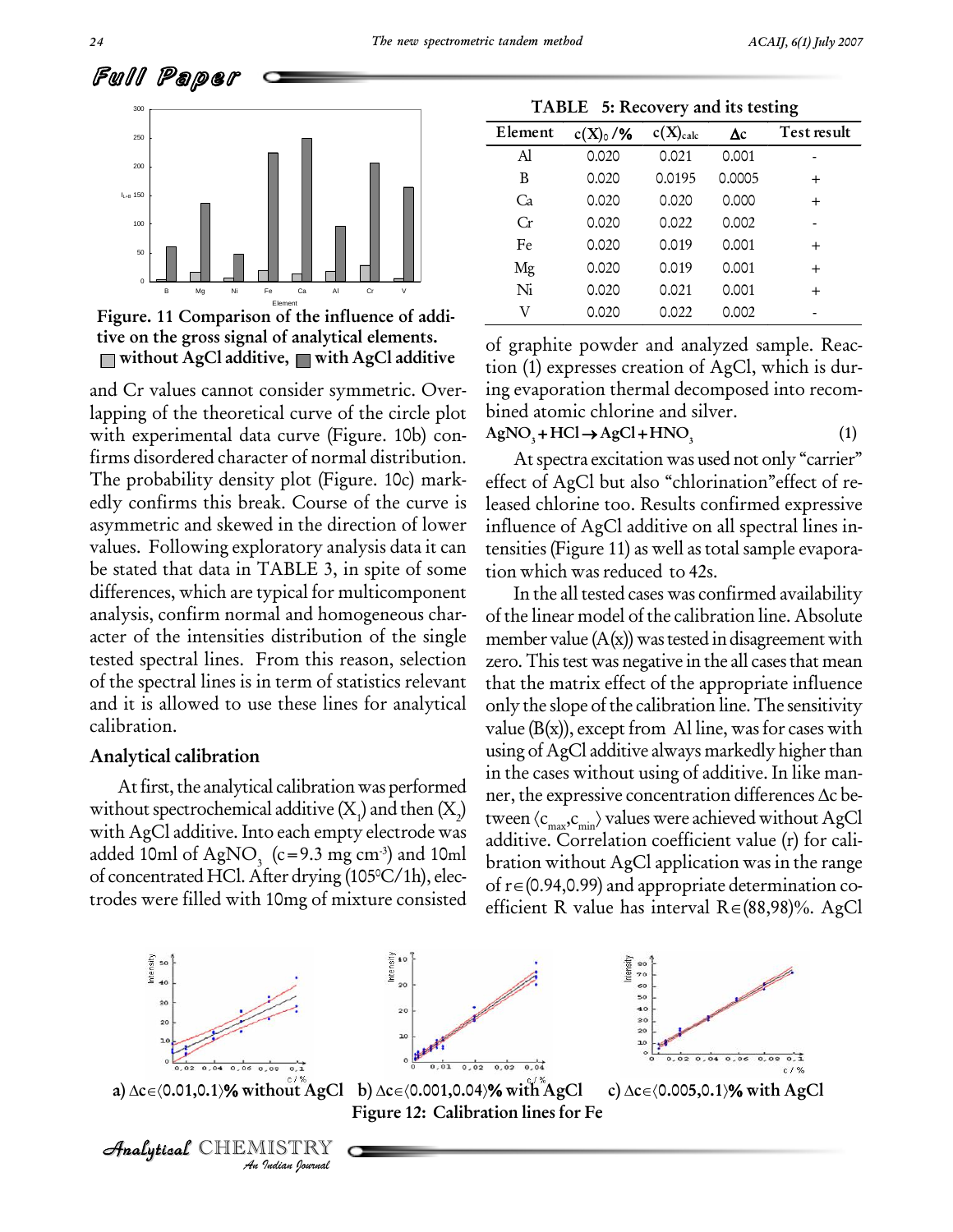

additive always increased correlation and it was additive always increased correlation and it was<br>achieved range of r∈(0.98,0.99) and range of deteradditive always increased correlation and it<br>achieved range of r∈(0.98,0.99) and range of o<br>mination coefficient of R∈(96.0,98.0)%.

This result confirms hypothesis that it is allowed to use all input data for analytical calibration. Fi nally, LOD values confirm positive influence of AgCl additive for whole calibration process. Com parison of some figure of merit at the calibration for Fe element are summarized in TABLE 6 and graphically shown in figure. 12.

Final calibration results with AgCl application were tested by recovery estimation (TABLE 5). Syn thetic oxides mixture of the chosen elements with concentration of  $c(X)_{o}$ =0.02% was chosen as a confirmation value because obtained calibration lines of the mentioned concentration range showed high coefficients of correlation and determination. De fined concentration values those recovery was tested are marked as  $c(X)_{calc}$ . Concentration values differfined concentration values those recovery was tested<br>are marked as c(X)<sub>calc</sub>. Concentration values differ-<br>ence  $\Delta c = c(X)_{c} - c(X)_{c}$  expresses "bias" (errors) meaence  $\Delta c = c(X)_{c} - c(X)_{calc}$  expresses "bias" (errors) mea- fran<br>sure of the determination. In the case of V element gest<br>this value was 0.002% but in the other cases it was test: sure of the determination. In the case of V element gests that spectral line selection is relevant. Shaping<br>this value was 0.002% but in the other cases it was tests confirmed that values of asymmetry  $A_x \neq 0$  and<br>equal cal value of 0.02% it is only 5% inaccuracy. Agreement of the concentration values of standards and proper analysis is sufficient and new tandem method can be regarded to be accurate.

**TABLE 6: Comparison of some figure of merit at**

|                                              | member                                                                             |                                                |            |
|----------------------------------------------|------------------------------------------------------------------------------------|------------------------------------------------|------------|
| without AgCl                                 |                                                                                    | with AgCl                                      | proves th  |
| $\Delta c \in (0.01, 0.1)$ %<br>linear model | $\Delta c \in (0.001, 0.04) \%$<br>linear model                                    | $\Delta c \in (0.005, 0.1) \%$<br>linear model | the straig |
|                                              |                                                                                    |                                                | LOD val    |
|                                              | $c_L \in (0.009, 0.08) \%$ $c_L \in (0.0009, 0.01) \%$ $c_L \in (0.001, 0.005) \%$ |                                                | recovery   |
| $s_{A(X)} \in \langle 0.20, 1.18 \rangle$    | $s_{A(X)} \in \langle 0.11, 0.67 \rangle$                                          | $s_{A(X)} \in \langle 0.25, 1.60 \rangle$      | "inaccura  |
| $R \in \langle 82, 86 \rangle\%$             | $R \in \langle 96, 98 \rangle\%$                                                   | $R \in \langle 96, 98 \rangle\%$               | Prese      |

#### **CONCLUSION**

Optimization of every new method is demand ing and time consuming process mainly in the case of method which is special in the scientific field. From this reason it was necessary at first to optimize experimental conditions. We found out the maximum From this reason it was necessary at first to optimize<br>experimental conditions. We found out the maximum<br>(I<sub>L</sub>) and (I<sub>L</sub>/I<sub>B</sub>) value in the distance r  $\in$  (3.5;4.0)mm from tha plasma centre. The optimal intensity of DC arc for sample evaporation in the cell was 15A and during evaporation time of 60s was reached total sample evaporation. Using of AgCl additive increased the efficiency of evaporation and so ex position time could be reduced to 42s.

Exploratory analysis of the one-dimensional in put data of the 25 repeated measurements confirmed normal and homogeneous data distribution. It was proved that values of arithmetical means, moduses, medians and halfsums are forsingle elements in the frame of observed errors identical and this fact suggests that spectral line selection is relevant. Shaping tests confirmed that values of asymmetry  $A_{\vec{x}}$  and gests that spectral line selection is relevant. Shaping firmed symmetrical probability density distribution that is condition for application of calibration by pair comparison.

<del>And any</del> of the analytic *I*<br>*P*/ppm and<br>measure of<br>use statisti-<br>IISTRY<br>*Indian Iournal* Using of AgCl as a spectrochemical additive markedly influenced not only LOD values but also precision of method. The main attention was paid to the verification of linear model validity. Absolute member  $A(x)$  was statistically equal to zero that proves that matrix effects influence only slope of<br>the straight line, sensitivity of the analytical method.<br>LOD values are in the range of c∈{2.0,0.9}ppm and the straight line, sensitivity of the analytical method. recovery of the method is high because measure of LOD values are in the range of<br>recovery of the method is hight<br>"inaccuracy" is only 5%.

Presented results warn necessity to use statisti-

**Analytical** CHEMISTRY